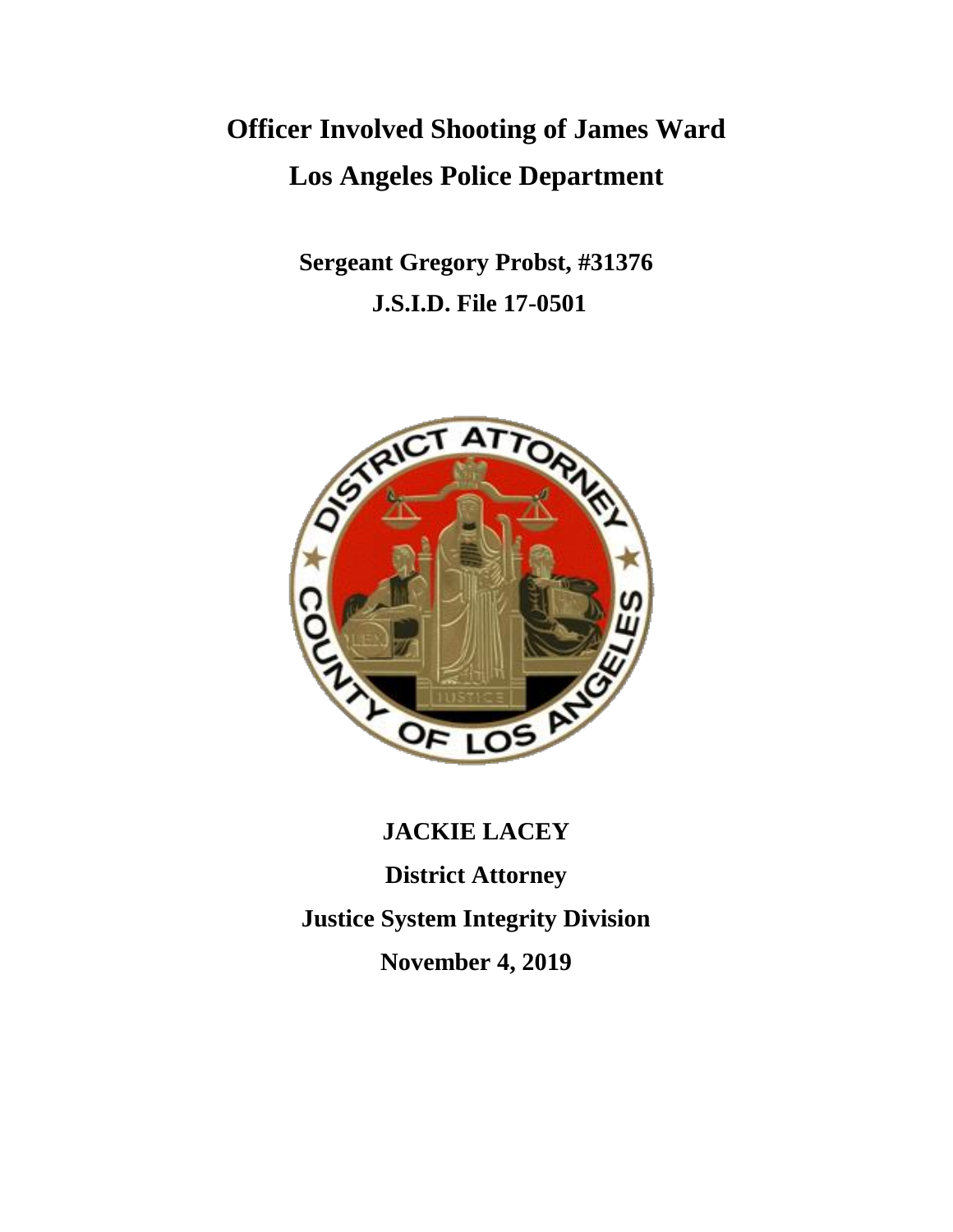### **MEMORANDUM**

| TO:      | COMMANDER ROBERT E. MARINO<br>Los Angeles Police Department<br>Force Investigation Division<br>100 West First Street, Suite 431<br>Los Angeles, California 90012 |
|----------|------------------------------------------------------------------------------------------------------------------------------------------------------------------|
| FROM:    | <b>JUSTICE SYSTEM INTEGRITY DIVISION</b><br>Los Angeles County District Attorney's Office                                                                        |
| SUBJECT: | Officer Involved Shooting of James Ward<br>J.S.I.D. File #17-0501<br>L.A.P.D. File $#F071-17$                                                                    |
| DATE:    | November 4, 2019                                                                                                                                                 |

The Justice System Integrity Division of the Los Angeles County District Attorney's Office has completed its review of the October 29, 2017, non-fatal shooting of James Ward by Los Angeles Police Department (LAPD) Sergeant Gregory Probst. It is our conclusion that Sergeant Probst acted in lawful defense of another.

The District Attorney's Command Center was notified of the shooting on October 29, 2017, at approximately 3:47 p.m. The District Attorney Response Team responded and was given a briefing and a walk-through of the scene.

The following analysis is based on police reports, witness statements, video recordings and photographs submitted by the LAPD Force Investigation Division (FID), which was tasked with investigating the case. Sergeant Gregory Probst's compelled statement was considered in this analysis.

#### **FACTUAL ANALYSIS**

On the morning of October 29, 2017, at approximately 11 :35 a.m., Los Angeles County Department of Mental Health (LACDMH) psychiatric social workers Bruce G and Dulce  $S \qquad \qquad \Box$ received a call directing them to respond to Psomas Way where they met with Skyeler W. 1

Psomas Way is a one story, single family residence. The front door of the home faces north. The backyard is located at the south end of the property and is accessible by a walkway on the east side of the property. The residence has multiple large windows on its exterior walls which make the interior and the exterior of the home visible. The living room, which can be seen through the open front door of the location, features several large windows and a glass and wood door which faces the backyard.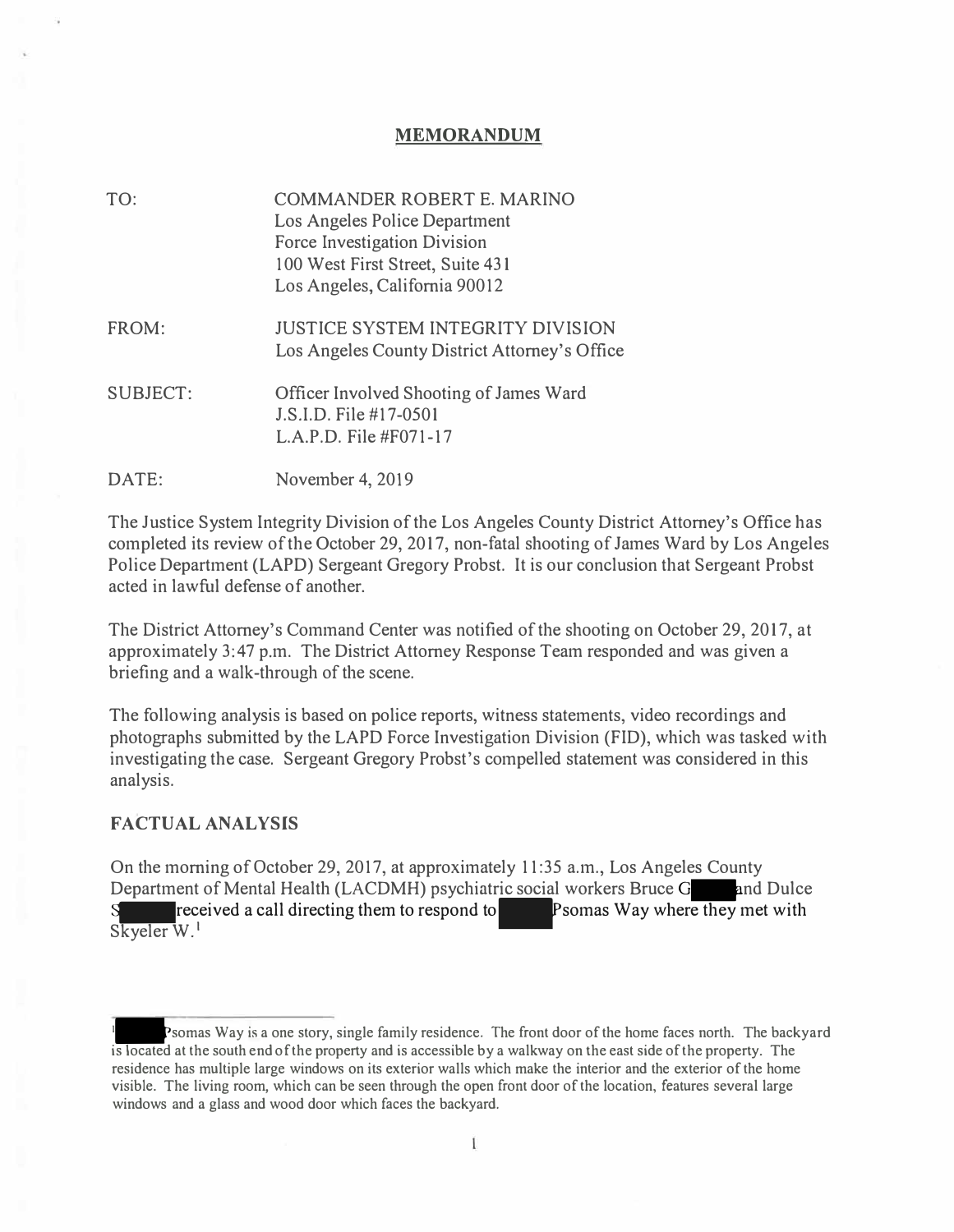Skyeler W. informed them that her husband, James Ward, had been in a "drug induced psychosis" for approximately two weeks, and had been paranoid and acting irrationally.<sup>2</sup> Due to Ward's conduct, Skyeler had left their residence at Psomas Way approximately two weeks prior.

G and S contacted Ward who was in the front yard at the location. Ward angrily told them to leave. Due to Ward's lack of cooperation,  $G$  and  $S$  were unable to conduct an evaluation of Ward's mental health. However,  $G$  and  $S$  remained at the location. an evaluation of Ward's mental health. However,  $G$  and  $S$  remained at the location.

At approximately 1:42 p.m., Sherry R., a mutual friend of Skyeler W. and Ward, called 9-1-1 and asked for police assistance.<sup>3</sup> Sherry told the dispatcher that Ward was paranoid, under the influence of narcotics, belligerent and a danger to himself and others.

At approximately 1 :45 p.m., the LAPD communications division placed a broadcast requesting that officers meet  $S_{\text{and }G}$  at Ward's residence.<sup>4</sup> Several officers from the LAPD eventually responded to the location including Officers Kaoru Suzuki, Miguel Lara, Eduardo Rios, Christopher Walker, and Sergeant Calvin You. Suzuki and Lara were the first officers to arrive at the scene.

The officers gathered information from Skyeler W.,  $S$  and  $G$  regarding Ward's condition, current drug use and his past history of drug induced psychosis including the prior episode in Oklahoma wherein Ward had resisted arrest and had led officers on a pursuit. They learned that Ward had also been violent with officers in the past. Skyeler W. also stated that Ward had been punching holes in the walls of the residence with a knife. However, she did not believe that he was a threat to himself or anyone else.

Based on the infonnation they gathered, the officers fonnulated a plan to approach Ward safely, communicate with him and, if necessary, detain him. The officers positioned themselves on Psomas Way near the west end of Ward's residence and called Ward's cell phone.

Almost simultaneously, Ward exited the front gate at Psomas Way and yelled that he would kill the officers if they came into his residence. Suzuki calmly explained to Ward that he was not in trouble and that they simply wanted to ask him some questions.

Ward picked up a clump of grass and dirt, threw it towards the officers and then ran back into the home. From inside, Ward continued yelling at the officers to leave and again warned that he

<sup>&</sup>lt;sup>2</sup> James Ward's parents-called the LACDMH after being informed by Skyeler W. that Ward was experiencing drug induced psychosis. Vard's parents informed the LACDMH dispatcher that Ward was acting paranoid and engaging in bizarre conduct such as starting small fires and destroying the interior of his home. Skyeler W. informed  $\overline{G}$  and  $\overline{S}$  that Ward had previously suffered from drug induced psychosis in Oklahoma in 2014, and was arrested by the police after leading them on a pursuit and resisting arrest. <sup>3</sup> Sherry and her husband Jerry were friends of Skyeler W. and James Ward. Both were present when S

<sup>&</sup>lt;sup>3</sup> Sherry and her husband Jerry were friends of Skyeler W. and James Ward. Both were present when S<sub>and</sub> and Gang and Gang and Gang and Gang and Gang and Gang and Gang and Gang and Gang and Gang and Gang and Gang and Gang Jerry also told Officer Miguel Lara that Ward had access to a knife. Sherry and Jerry declined to be interviewed by the LAPD after Ward was taken into custody.

**<sup>4</sup>**The broadcast described Ward as possibly suffering from mental illness, paranoid, hallucinating and as being under the influence of narcotics.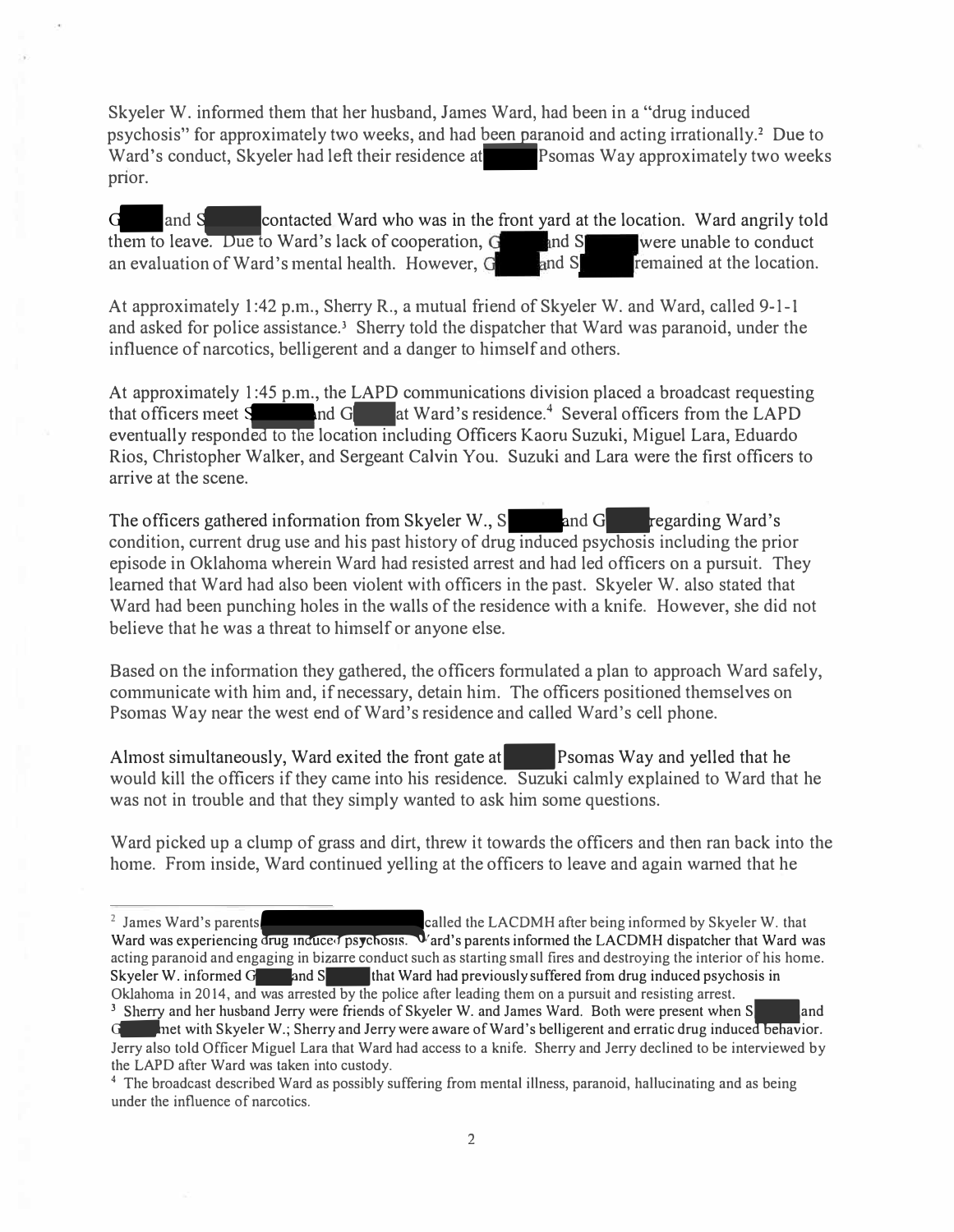would kill them if they entered the location. You and the officers decided not to enter the home to detain Ward, and instead repositioned their vehicles in front of the residence and took positions of cover.

At approximately 2:27 p.m., Sergeant Gregory Probst arrived at the Psomas' location where he was briefed by You. After consulting with Pacific Division Sergeant John Marquez, You directed Suzuki to contact the LAPD Mental Evaluation Unit (MEU) to inquire whether Ward's conduct qualified him as a danger to himself or the community such that he should be detained under Welfare and Institutions Code section 5150. Suzuki was informed by the MEU that Ward did not meet the criteria for a 5150 mental health hold and that there was an insufficient basis to make entry into Ward's residence to detain him.<sup>5</sup>

Probst and Suzuki informed Skyeler W., who had been waiting close to the residence, that they did not have a sufficient basis to place Ward under a 5150 hold and did not have probable cause to enter their home to detain him for any crime. Skyeler W. became angry that the officers were not detaining Ward and told the officers that she was upset that Ward was allowing a man (later identified as Christopher S.) to stay at their home without her permission.

As Probst and Suzuki spoke to Skyeler W., You met with S and G across the street from Ward's residence. You advised them that Ward did not meet the criteria for a 5150 hold. agreed with You's assessment and informed him that he had already received instructions G from his department to finish his call and leave the location.<sup>6</sup>

Skyeler W. grew increasingly upset that Ward was not going to be detained and she informed Suzuki that she was going to enter her home and evict Christopher S. Suzuki advised Skyeler W. that she should wait until Ward had calmed down before going in.

Skyeler W., who was upset, crying and argumentative, told Suzuki that perhaps she needed to go into the home and cause a disturbance in order for the officers to detain Ward. Skyeler W. also stated that the officers' refusal to enter the home was "bullshit" and started to walk towards the residence. Suzuki followed her, asking her not to go into the residence. Skyeler W., however, ignored Suzuki's requests and continued towards the residence as Suzuki and several LAPD officers followed behind her.<sup>7</sup>

Skyeler W. walked into the residence through the front door and called out to Ward. Through the open front door, Suzuki and the officers could see into the living room which had large windows and a large wood and glass door facing the backyard. Suzuki could also see Skyeler

 $5$  You concurred with the MEU assessment. In addition, the attending psychiatrist at the hospital where Ward was taken after he was shot and arrested, found that Ward's behavior was drug induced and did not meet the requirements for a 5150 hold.

disagreed with You and G but did not voice her opinion that Ward was a danger to others. were interviewed, they confirmed that Skyeler W. threatened to enter the residence and <sup>7</sup> When G and S. cause a disturbance to force the officers to detain Ward. Skyeler W. was interviewed by officers after the officer involved shooting and claimed that she told officers that she was going into the house and that the officers stated that it would be a good time to enter since they were present at the location. No witness corroborates Skyeler W's claim that she entered her residence with the approval of the officers.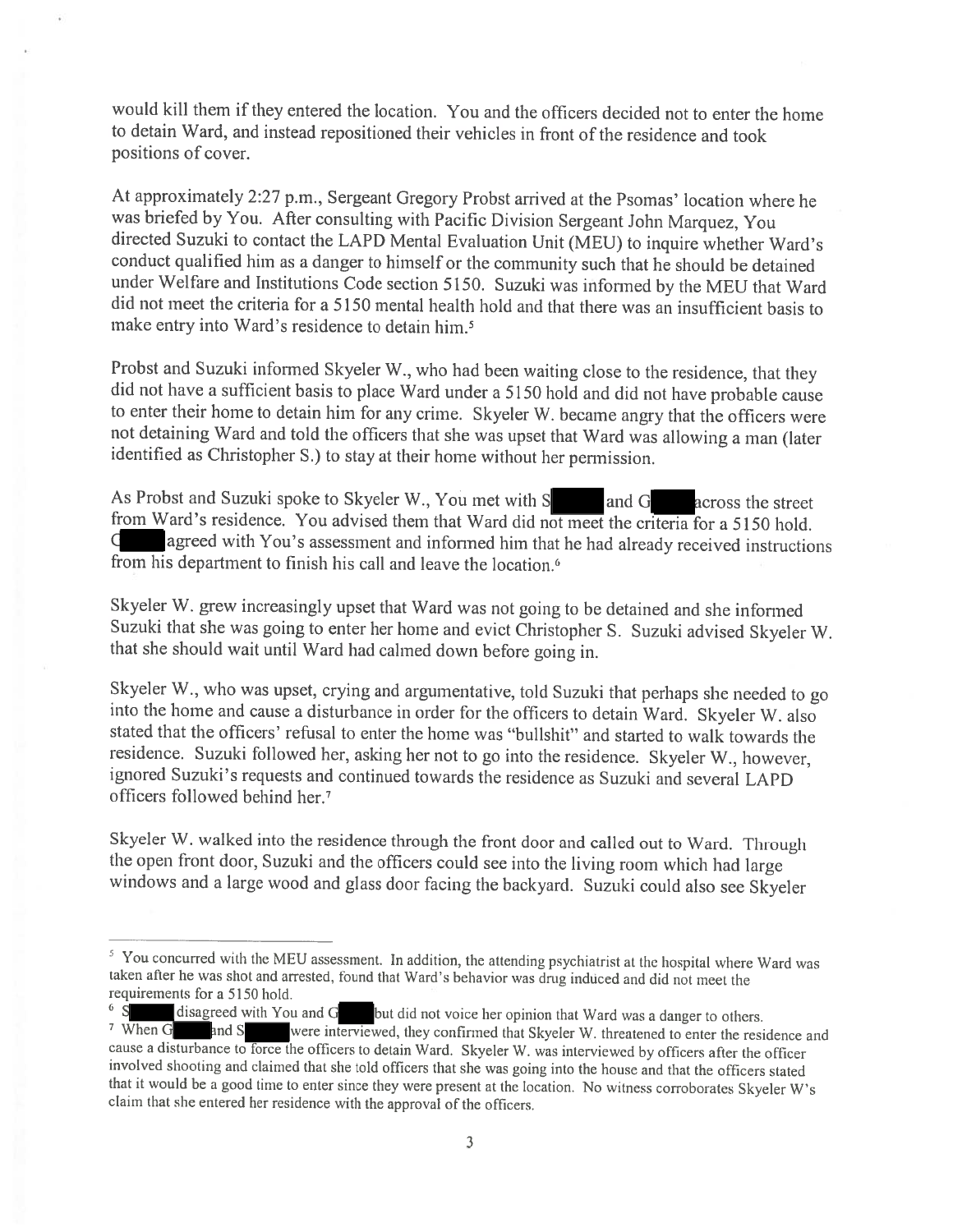W. standing next to the door leading to the backyard where Ward was standing. Ward, who was holding a knife, yelled at the officers to "get out" and walked out of view into the backyard. You, Probst, Rios, Suzuki and Walker moved to different positions outside the house and attempted to locate Ward.

Moments later, Suzuki and Rios saw Ward at the southeast corner of the property walking north towards them from the backyard still holding a large kitchen knife. Suzuki and Rios ordered Ward to drop the knife.<sup>8</sup> Ward did not comply, yelled expletives at the officers and walked towards the backyard outside the officers' field of vision. The officers subsequently moved back to the front of the house.

Lara, who was standing at the front door of the residence looking in, spotted Ward as he reentered the home through the rear glass and wood door, walked through the living room and again out of sight. Moments later, the officers heard Skyeler W. screaming for help.

Believing that Skyeler W. was in danger, Suzuki, Lara, Rios, Walker, Probst and You entered the residence through the front door. Suzuki led the officers through the living room and into a narrow hallway running north and south. The hallway terminated into the northernmost bedroom of the house. A bathroom was situated on the left (west) side of the hallway and a small bedroom was situated on the right (east) side of the hallway. Unbeknown to the officers, Christopher S. was inside the small bedroom. Both the small bedroom on the east side of the hallway and the bathroom on the west side of the hallway were immediately adjacent to the northernmost bedroom.

From his position in the middle of the hallway, Suzuki could see Ward was sitting on a bed in the northernmost bedroom and Skyeler W. was seated in front of him on the floor facing the officers. Ward was holding a knife close to Skyeler W.'s throat with one hand as he wrapped his other arm around her neck to restrain her.<sup>9</sup>

As the officers moved north up the hallway to help Skyeler W., Ward yelled, "I'm going to kill her! I'm going to kill her!" Suzuki, who was closest to Ward, pointed his service weapon at Ward and repeatedly ordered him to drop the knife as Skyeler W. continued screaming.<sup>10</sup> Ward did not comply and continued threatening to kill Skyeler W. Ward removed the knife from Skyeler W.'s neck and placed it at her back causing her to scream loudly.

Fearing that Ward was stabbing Skyeler W., Suzuki moved to the doorway of the bathroom on the west side of the hallway. Lara and Rios took a position behind him. Probst took a position in the doorway of the small bedroom on the east side of the hallway and Walker positioned himself inside the same bedroom in order to stand watch over Christopher S. You positioned himself in the hallway south of Probst and Walker.

<sup>&</sup>lt;sup>8</sup> Probst, who was behind Suzuki and Rios, also observed that Ward was armed with a knife.

<sup>&</sup>lt;sup>9</sup> The officers at the location had different recollections regarding the hand which Ward used to hold the knife. Skyeler W. told officers that Ward held a knife in his left hand while he wrapped his right arm around her neck in the form of a "V."

 $10\, G$ who were outside the residence, heard officers ordering Ward to put his knife down. and S Skyeler W. also told investigators that she heard officers telling Ward to put down the knife. Additionally, Skyeler heard Ward repeatedly threaten to kill the officers if they entered his residence.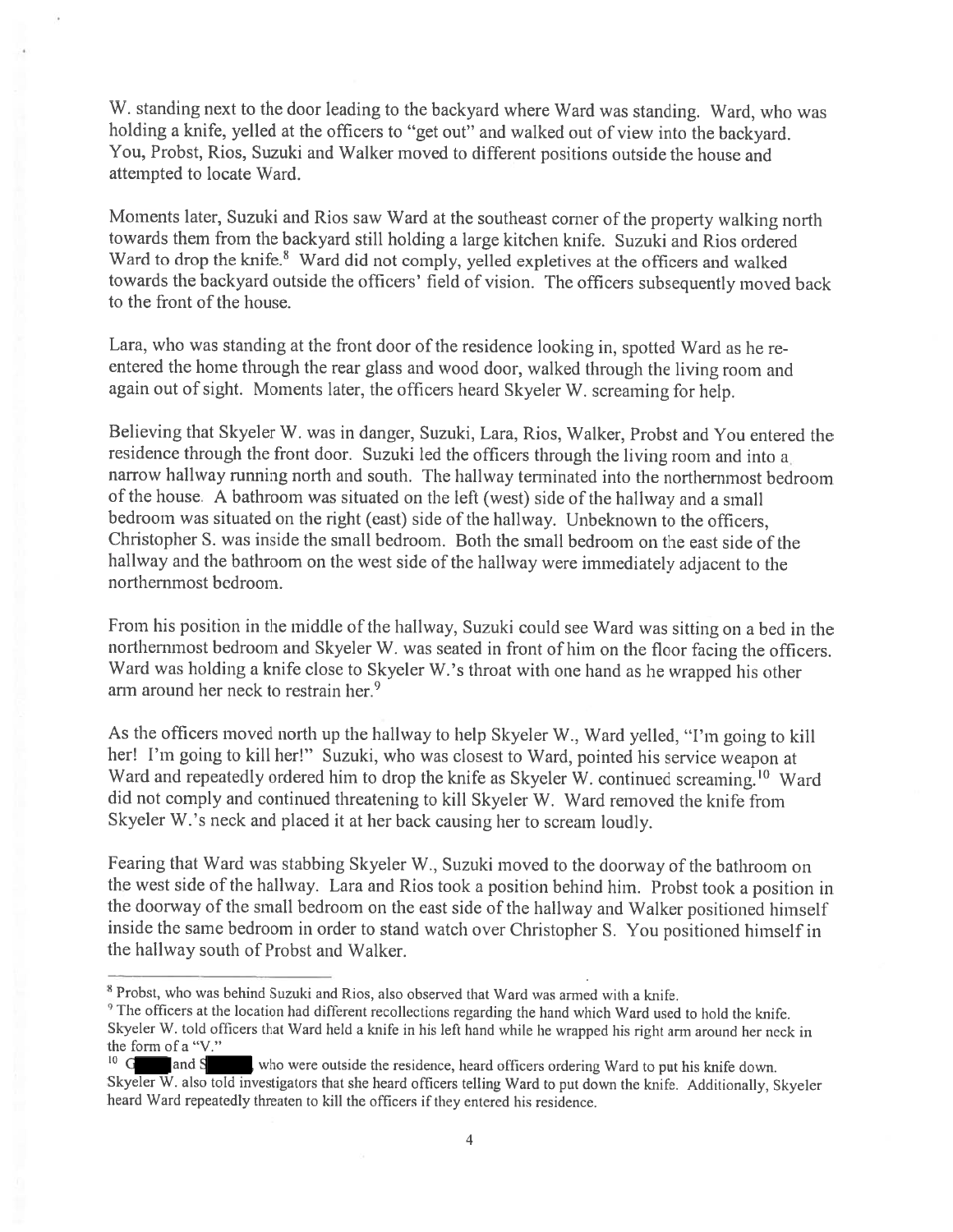Ward stood up from the bed while still holding Skyeler W, in front of him and alternated between pointing the knife at the officers and pointing it at Skyeler W.'s throat. Ward repeatedly yelled for the officers to get out of the house as they ordered him to put the knife down. Ward also repeatedly threatened to kill the officers.

Ward walked towards the officers and then moved backwards as he held Skyeler W. at knifepoint. Suzuki maintained his position and continued to order Ward to drop his knife as he pointed his service weapon at him. Ward suddenly began moving quickly towards Suzuki.

Lara told Suzuki and the other officers to fall back. As Ward continued moving towards Suzuki, Lara grabbed the back of Suzuki's gun belt and guided him south down the hallway. Suzuki continued to point his handgun at Ward as Ward advanced towards him holding Skyeler W. at knife point.

Rios, You, Walker and Probst positioned themselves further south in the hallway as Ward advanced from the bedroom and down the hallway.

Ward also continued threatening to kill Skyeler W. Suzuki, however, did not fire his service pistol for fear that he would strike Skyeler W., whom Ward was using as a shield.

Probst fired one shot from his service pistol and struck Ward on the ear as Ward walked towards him.<sup>11</sup> Ward released Skyeler W. and stumbled backwards. Lara immediately grabbed Skyeler W. and pulled her to safety. Ward dropped the knife and moved back to the northernmost bedroom.

Suzuki, Lara and Rios followed Ward into the bedroom where they attempted to detain him. As the officers grabbed Ward, Ward resisted by twisting his body, biting, kicking, pinching and scratching the officers. After a prolonged struggle, Ward was arrested but continued to resist as officers placed him into the back of a patrol car. Ward moved around in the rear seat of the vehicle, banged his head against the window and yelled profanities at the officers and Skyeler W. as the officers waited for emergency medical services to arrive.

Ward had to be restrained on a gurney with handcuffs in order to be treated by paramedics. The paramedics determined that he was in a state of "agitated delirium" and sedated him. <sup>12</sup> Ward was subsequently transported to the hospital for treatment where he received six sutures for the gunshot wound to his ear. Blood samples taken from Ward at the hospital during his treatment tested positive for methamphetamine, marijuana, and benzodiazepines.

<sup>&</sup>lt;sup>11</sup> Probst was standing near the doorway of the east bedroom approximately five feet away from Ward when he fired at him.

<sup>&</sup>lt;sup>12</sup> Ward's combative and abusive behavior towards Skyeler W., the officers at the scene and paramedics was caught by an LAPD in car video surveillance system. In addition, G heard Ward yelling at officers and accusing them of "fucking" his wife Skyeler W.. Neighbors interviewed by the LAPD also described Ward's belligerent and uncooperative behavior.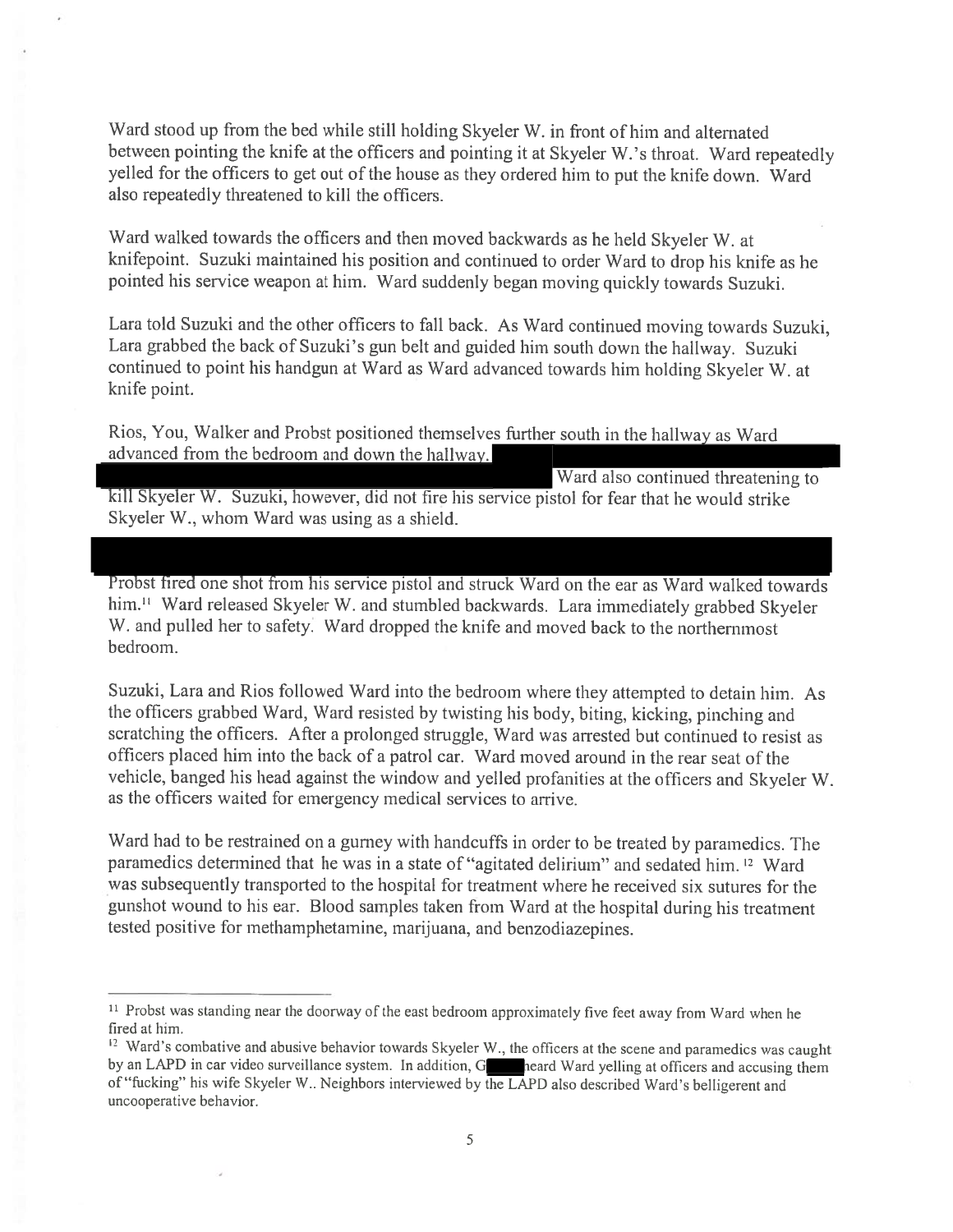Ward was later interviewed and admitted that he told officers that he would murder them if they came into his residence. Ward also admitted that he had heard the officers' orders to drop his knife but claimed that he was shot by officers after he had complied and dropped the weapon.<sup>13</sup>

LAPD officers later searched Ward's residence where they recovered the approximately 12-inch knife which Ward used to assault Skyeler W. Officers also found a large quantity of narcotics. items which appeared to be psilocybin mushrooms and narcotics related paraphernalia inside the home.

On October 31, 2017, Ward was charged in case SA096763 with one count of false imprisonment of a hostage in violation of Penal Code section 210.5, one count of assault with a deadly weapon in violation of Penal Code section  $245(a)(1)$ , two counts of resisting an executive officer in violation of Penal Code section 69, and one count of felony vandalism in violation of Penal Code section 594(a).

On April 30, 2018, Ward pled no contest to one count of assault with a deadly weapon in violation of Penal Code section  $245(a)(1)$  and one count of resisting an executive officer in violation of Penal Code section 69. Ward was placed on probation for five years and ordered to serve 36 days in jail and stay away from Skyeler W. Ward remains on probation.

## **LEGAL ANALYSIS**

A police officer may use reasonable force to effect an arrest, prevent escape, or overcome resistance of a person the officer believes has committed a crime. Penal Code section 835a. An officer "may use all the force that appears to him to be necessary to overcome all resistance, even to the taking of life; [an officer is justified in taking a life if] the resistance [is] such as appears to the officer likely to inflict great bodily injury upon himself or those acting with him." People v. Mehserle (2012) 206 Cal. App. 4th 1125, 1146. A killing of a suspect by a law enforcement officer is lawful if it was: (1) committed while performing a legal duty; (2) the killing was necessary to accomplish that duty; and (3) the officer had probable cause to believe that (a) the decedent posed a threat of serious physical harm to the officer or others, or (b) that the decedent had committed a forcible and atrocious crime. CALCRIM No. 507, Penal Code section 196. A forcible and atrocious crime is one which threatens death or serious bodily harm. Kortum v. Alkire (1977) 69 Cal. App. 3d 325, 333.

California law permits any person to use deadly force in self-defense or in the defense of others if he actually and reasonably believed that he or others were in imminent danger of great bodily injury or death. CALCRIM No. 3470; see also People v. Randle (2005) 35 Cal.4th 987, 994 (overruled on another ground in People v. Chun (2009) 45 Cal.4th 1172, 1201); People v. Humphrey (1996) 13 Cal.4th 1073, 1082. In protecting himself or another, a person may use all the force which he believes reasonably necessary and which would appear to a reasonable person, in the same or similar circumstances, to be necessary to prevent the injury which appears to be imminent. CALCRIM No. 3470. This is true even if there is no actual threat.  $\underline{Id}$ .

<sup>&</sup>lt;sup>13</sup> The evidence reviewed does not support Ward's claim that he was shot by officers while unarmed. No witness, including Skyeler W., reported that Ward was shot while he was unarmed.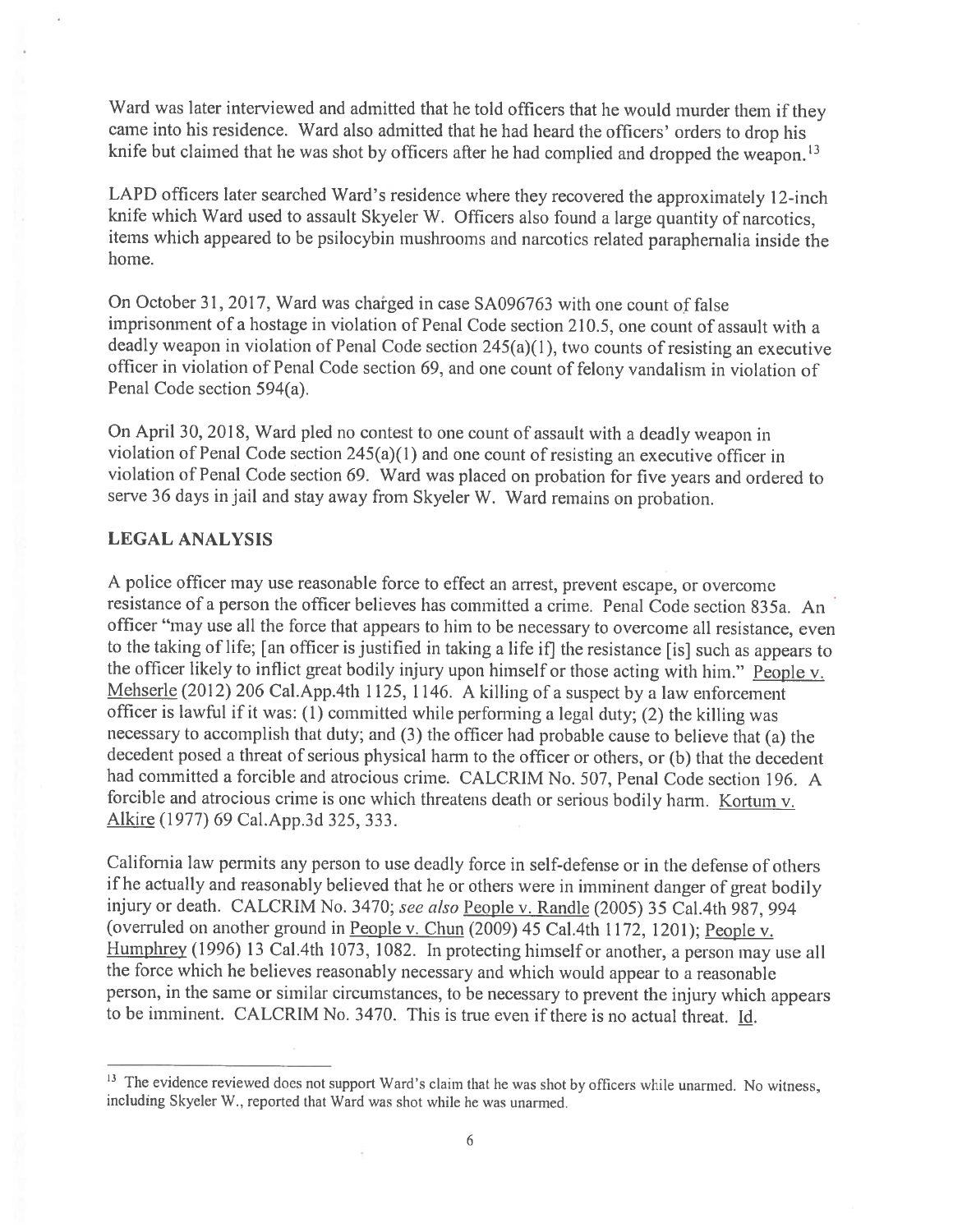Though not binding in California courts, federal case law pertaining to excessive police force claims brought under section 1983 of Title 42 of the United States Code provides legal guidance regarding the criteria that should be considered in determining whether a use of police force is reasonable. Specifically, the United States Supreme Court has held that the reasonableness of force used by an officer depends on the facts and circumstances of each particular case, including the severity of the crime at issue, whether the suspect poses an immediate threat to the safety of the officers or others, and whether he is actively resisting arrest or attempting to evade arrest by flight. Graham v. Connor (1989) 490 U.S. 386, 396. "The 'reasonableness' of the particular use of force must be judged from the perspective of a reasonable officer on the scene, rather than with the 20/20 vision of hindsight."  $\overline{Id}$ . "The calculus of reasonableness must embody allowance for the fact that police are often forced to make split-second judgments—in circumstances that are tense, uncertain, and rapidly evolving—about the amount of force that is necessary in a particular situation." Id. at 396-97.

# **CONCLUSION**

The evidence reviewed in this investigation shows that Ward engaged in a pattern of aggressive and violent conduct which caused Sergeant Probst to reasonably believe that lethal force was necessary to prevent him from severely injuring or killing his wife, Skyeler W.

Ward was uncooperative and very aggressive from the time he was initially contacted by mental health workers and LAPD officers. He threw dirt at the officers and repeatedly stated that he would kill them if they stepped onto his property. Ward followed these threats by arming himself with a large knife.

When Rios and Suzuki followed Skyeler W. onto the Psomas property and observed that Ward was carrying a knife, they ordered him repeatedly to drop his weapon. Probst also observed that Ward was armed. Ward refused to comply with the officers' orders and instead walked out of their view. Ward subsequently re-entered his residence where he took Skyeler W. hostage by physically restraining her and putting the knife close to her throat.

When LAPD officers responded to Skyeler W.'s screams and observed Ward holding a knife to her throat, they repeatedly ordered him to drop the weapon. Ward again refused to comply with these orders and escalated his conduct by threatening to kill Skyeler W. Ward then moved Skyeler W. away from the bedroom towards the officers while he continued to hold the knife at her throat and use her as a shield.

Given Ward's erratic and aggressive conduct, his threats to kill Skyeler W. and the fact that he was armed with knife.

In order to prevent Ward from carrying out his threat to kill Skyeler W., Probst acted quickly and fired one shot at Ward as Ward walked towards him. After shooting Ward, the officers took Ward, who was still physically aggressive, into custody without using any additional deadly force.

Taken in its totality, the evidence reviewed in this case demonstrates that Sergeant Probst acted in lawful defense of another when he used deadly force to stop Ward as he threatened his wife